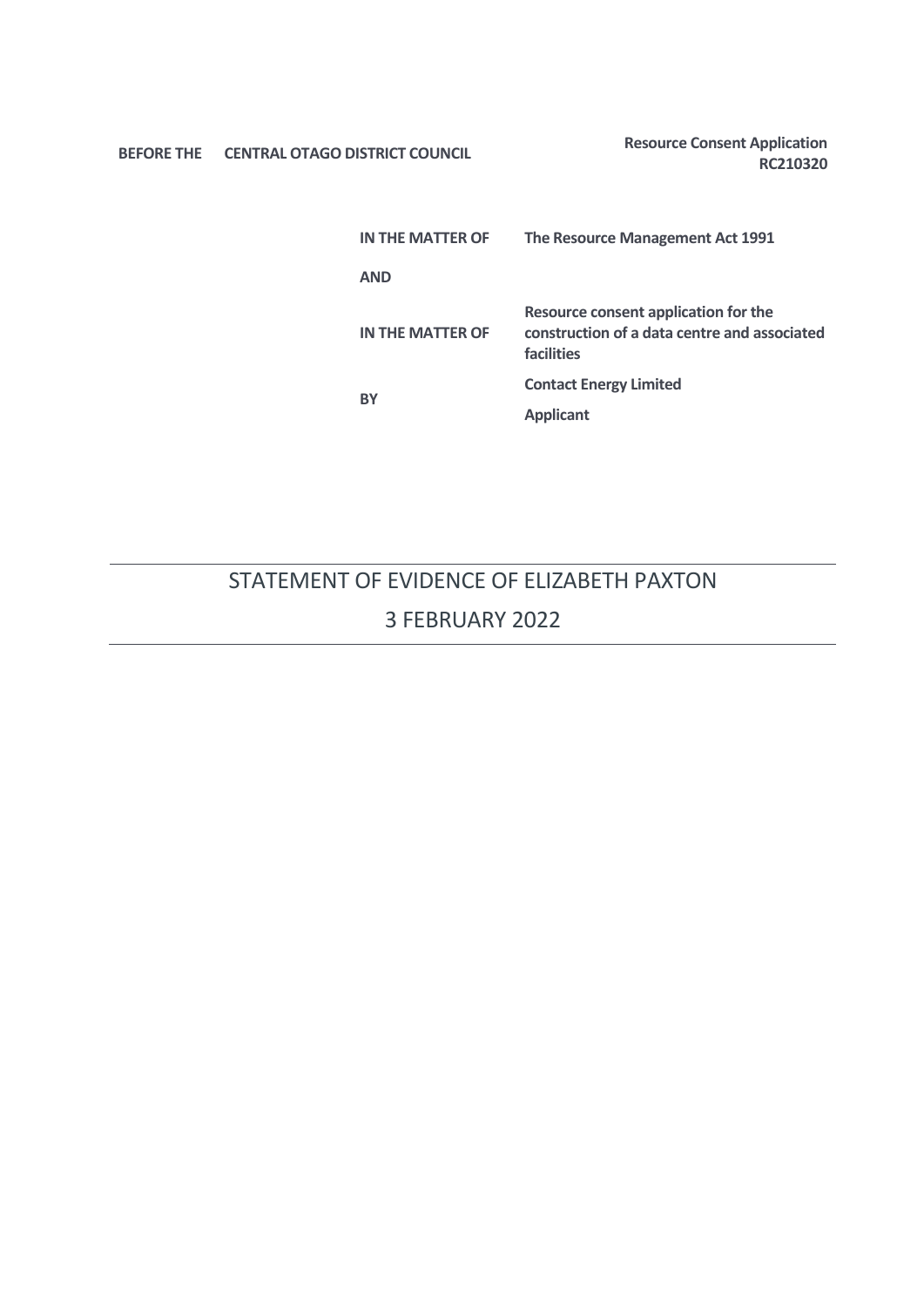# **1.0 INTRODUCTION**

- 1.1 My full name is Elizabeth Paxton.
- 1.2 I hold a Master of Arts (Cantab) in Mathematics from the University of Cambridge, United Kingdom and a Diploma in Acoustics and Noise Control from the Institute of Acoustics (the UK professional body for those working in Acoustics, Noise, Sound and Vibration). I also hold Membership of the Institute of Acoustics. Requirements of membership include that I am active in the field of professional acoustics and satisfy the Institute's requirements regarding level of qualifications and experience.
- 1.3 I have been employed as an Acoustic Consultant for six years, two of which have been in New Zealand with Marshall Day Acoustics (MDA). I have completed numerous assessments of environmental noise from new developments in New Zealand and the United Kingdom.
- 1.4 My role in the project has been to carry out noise predictions and assess noise effects from the development. I prepared a noise assessment report (my report) to accompany the resource consent application for the data centre. I have not visited the development site. To support my assessment of noise effects, I have relied on noise surveys carried out by my colleague Rob Hay.
- 1.5 Although this is not an Environment Court hearing, I confirm that I have read the Code of Conduct for expert witnesses contained in the Environment Court of New Zealand Practice Note 2014 and that I have complied with it when preparing my evidence.
- 1.6 In preparing this statement of evidence I have reviewed the following documents:
	- (a) The AEE accompanying the application
	- (b) The submissions raising noise concerns, and
	- (c) Portions of the section 42A report prepared by planning staff at Central Otago District Council relating to noise.

# **2.0 SCOPE OF EVIDENCE**

- 2.1 The purpose of my evidence is to:
	- (a) Summarise my assessment findings and response to Council's section 92 request, updated to reflect additional source noise data received since the issue of my report.
	- (b) Respond to noise-related matters raised by submitters, and
	- (c) Respond to the section 42A report and proposed conditions of consent.

# **3.0 SUMMARY OF FINDINGS**

- 3.1 My report concluded that noise levels from the data centre would meet the District Plan permitted noise standards and result in acceptable noise effects, subject to the installation of noise control measures.
- 3.2 Since the issue of my report, I have received additional noise data from Lake Parime (the company that will lease the site and operate the data centres) and updated my noise level predictions on this basis. Lake Parime have also clarified that air filters will not be installed to the container exhaust louvres.
- 3.3 The changes resulted in increased predicted noise levels at the nearest dwellings that risked exceedance of the District Plan limits.
- 3.4 To mitigate against the predicted increase in noise levels, additional noise reduction measures are required. I have assessed the effect of acoustic treatment to the north-west louvres of each containerised data centre. The overall change in noise levels compared with those predicted in my report would be imperceptible.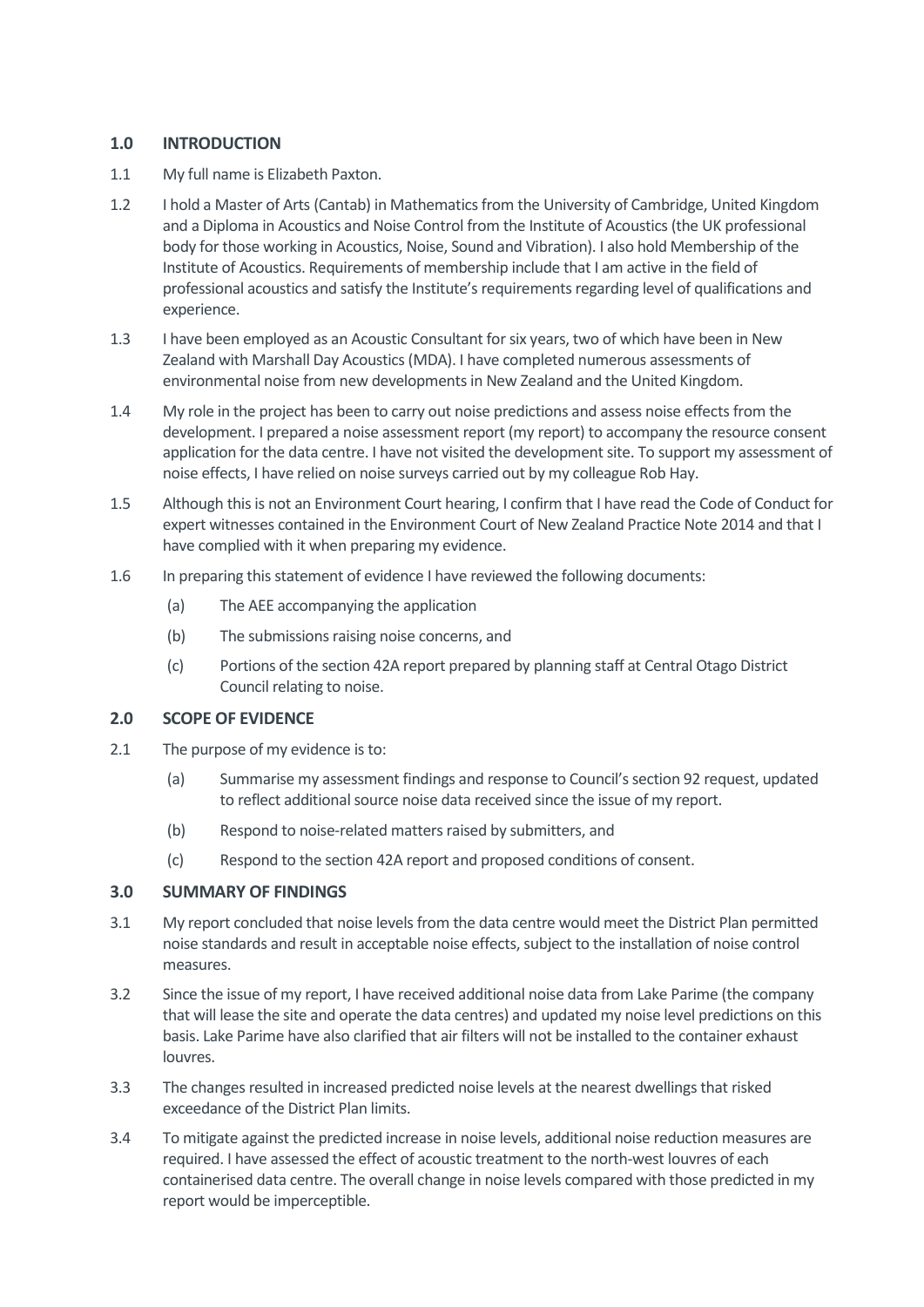- 3.5 Predicted noise levels from the proposed development are at least 8 dB lower than the Central Otago District Plan noise limits.
- 3.6 Noise at these levels is unlikely to result in adverse effects, even in sensitive individuals.
- 3.7 In the context of the existing sound environment, noise from the data centre may be just audible at the nearest dwellings on quiet nights during hot weather, but it is likely to be inaudible at other times.
- 3.8 I agree with the conclusion of the section 42A Planners Report that adverse effects of the proposal will be adequately mitigated by the proposed noise control measures, noting that additional noise control measures are now proposed.
- 3.9 I have recommended some changes to the proposed consent conditions to allow for greater flexibility whilst maintaining good protection of residential amenity.
- 3.10 I conclude that noise effects will be acceptable.

# **4.0 NOISE CHARACTER AND PREDICTED NOISE LEVELS**

## **The dominant noise sources are small fans with both broadband and tonal character**

- 4.1 The main source of noise associated with the development will be small cooling fans in each of the data centre servers. Engineers from Lake Parime have advised that the fans will run at higher speeds at greater ambient temperatures, which means that noise levels will be higher during hot weather than at other times. My assessment is based on maximum temperatures for Clyde in the District Plan daytime and night-time periods, that is to say, the worst-case scenario.
- 4.2 Based on close proximity audio recordings of the servers provided by Lake Parime, the sound is a mixture of broadband noise and high frequency tonal components that I would describe as a whine. I anticipate that the exact pitch of the tonal components will vary depending on how fast the fans are running.
- 4.3 Tonality that is subjectively audible close to a sound source will not necessarily be audible at another assessment location due to differences in how sound propagates at different frequencies and the masking effect of other ambient noise sources.

## **Additional noise data has been received from Lake Parime**

- 4.4 Since the issue of my report, I have updated my noise predictions based on additional noise data received from Contact Energy and follow-up discussions with Lake Parime. At the time of writing, the full report of the recent measurements was not available, but I have received sufficient information that I am confident in relying on the new data.
- 4.5 The new information comprises noise measurements of a containerised data centre at one of Lake Parime's existing sites. I understand from Lake Parime that this data centre is equivalent to those proposed to be installed at the application site in terms of size, construction, model and number of servers, and type of air filters.
- 4.6 The new measurements indicate lower noise emissions from the servers than previously assumed, but they were carried out at an ambient temperature of 0°C, which is significantly cooler than the historic maximum temperatures – 25°C for the night-time and 40°C for the daytime period – that were identified by Contact Energy based on local weather data. For my updated predictions, I have retained the higher source noise levels presented in my report to allow for the potential increase in noise emissions at higher temperatures.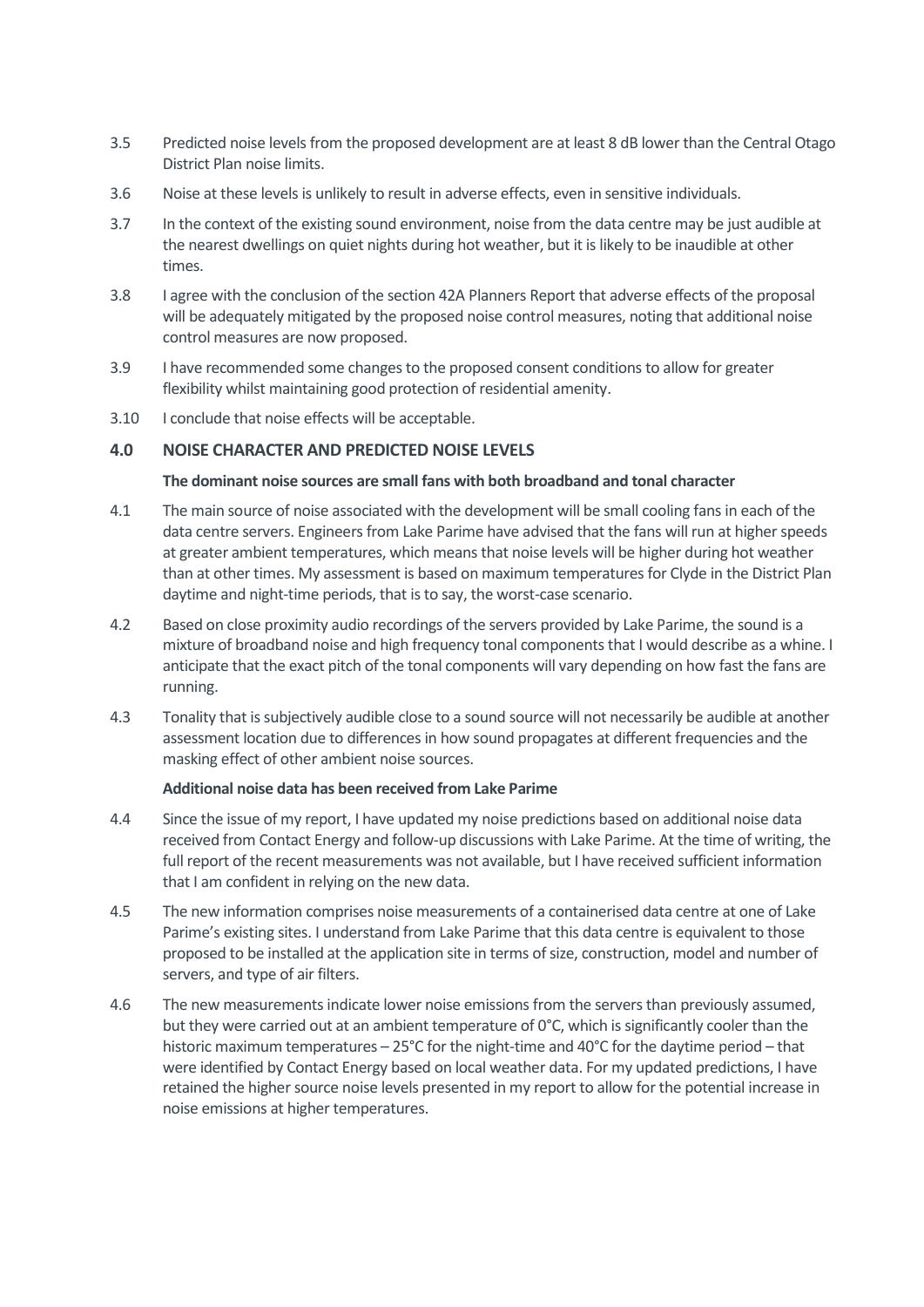4.7 The new noise data has enabled me to refine my calculations of noise break-out from inside the container to outside, including an improved estimate of the sound insulation performance of the proposed air filters. I have also established that air filters will not be installed on the air exhausts, contrary to my previous assumption, which results in increased noise break-out from the exhaust louvres.

## **Additional noise control treatments are proposed**

4.8 To mitigate against increased noise break-out from the containers, additional noise control measures are required. I have assessed the effect of acoustic treatment to the north-west facing louvres of each container in addition to the south-east facing louvresto ensure a satisfactory result can be achieved. This acoustic treatment for all louvres should meet the insertion loss values in Table 1. The performance required at mid to high frequency has marginally decreased compared with my report as all louvres will now be treated.

|                          | <b>Minimum insertion loss (dBA)</b><br><b>Octave Band Centre Frequency (Hz)</b> |     |     |     |      |      |      |  |
|--------------------------|---------------------------------------------------------------------------------|-----|-----|-----|------|------|------|--|
| <b>Element</b>           | 63                                                                              | 125 | 250 | 500 | 1000 | 2000 | 4000 |  |
| <b>Container louvres</b> | ₹                                                                               | 4   | 8   | 12. | -17  | 14   | 12   |  |

#### <span id="page-3-0"></span>**Table 1: Minimum insertion loss requirements**

- 4.9 I understand that Lake Parime will investigate acoustic treatment options to optimise functionality without increasing noise emissions. A standard solution to achieve the required performance based on the existing servers would be to use 600 mm long, 50 % open area sound attenuators.
- 4.10 It may be possible to substitute the proposed servers with a quieter alternative. If an alternative server were proposed with lower noise emissions in a given frequency band than I have assumed, the required insertion loss values could be reduced by an equivalent amount whilst achieving the same performance overall.
- 4.11 Other noise control treatments will remain as described in sections 6.1 and 6.2 of my report.
- 4.12 In summary, my updated noise predictions include the changes to the noise input data discussed above and the following noise control measures, which are illustrated in Figure 1.
	- 1. A 3.5 metre high noise control barrier around the north-east and south-east site boundaries
	- 2. Absorbent facing to the inner face of barriers between the ends of each pair of containers, and
	- 3. Acoustic treatment to all louvred areas of each data centre container.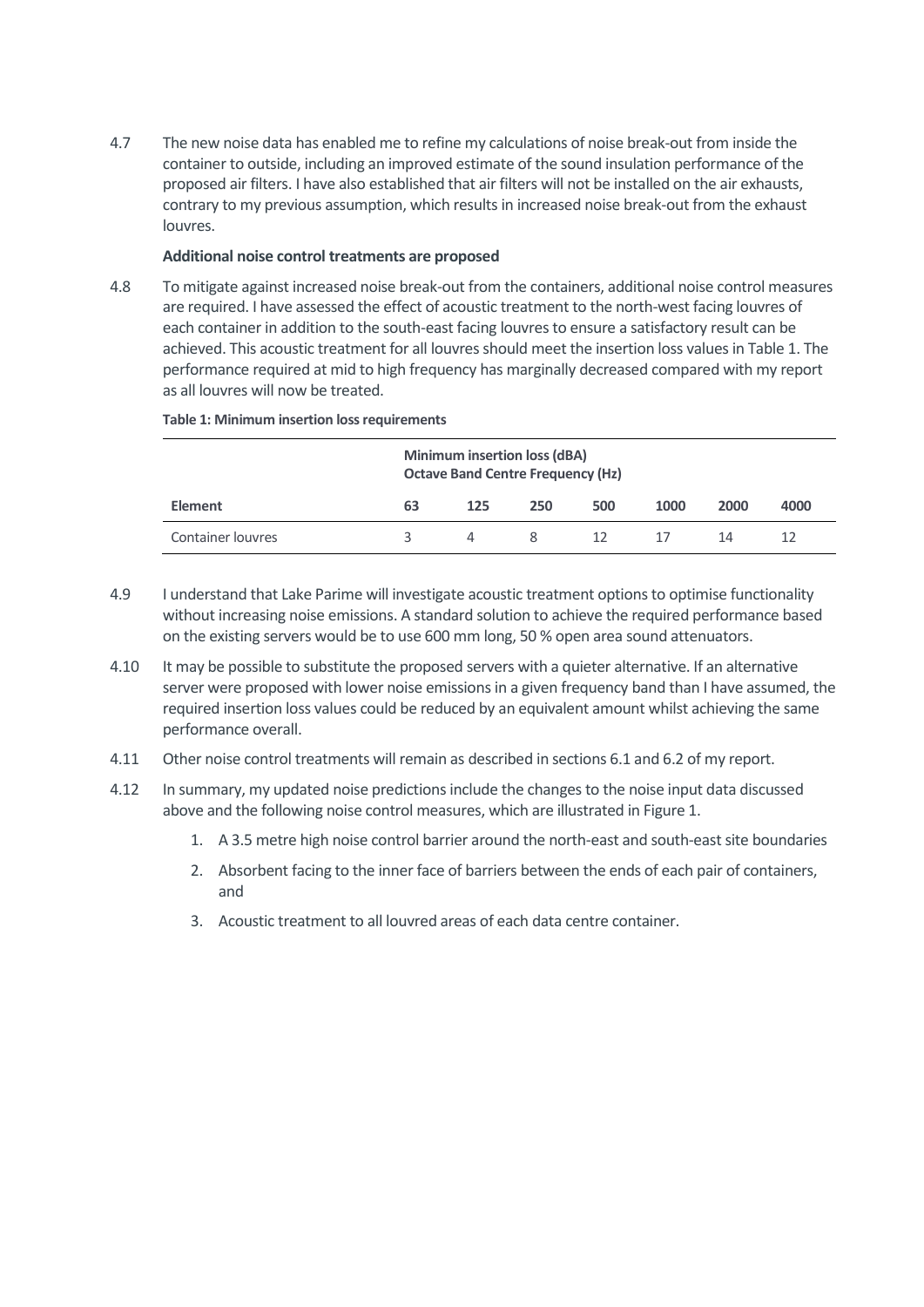#### **Figure 1: Location of noise control measures**



**Predicted noise levels have not changed significantly since issue of my report**

- 4.13 Updated predicted noise levels are shown in Table 2. In addition to the receiver locations considered in my report, I have presented noise levels at the site boundaries of the three submitters' properties. Predicted noise levels are within 3 dB at all receivers considered. This would be an imperceptible difference, so my assessment of effects can be considered to equally apply to these properties.
- 4.14 The character of the sound in the context of the existing environment and my assessment of noise effects are discussed below.

| <b>Assessment location</b>                                       | Time period, hours       | <b>Predicted noise</b><br>level, dB LA10 | <b>District Plan noise</b><br>standard, dB LA10 |
|------------------------------------------------------------------|--------------------------|------------------------------------------|-------------------------------------------------|
| Residential Area Boundary (1 Miners<br>Lane)                     | $0700 - 2300$ (daytime)  | 36                                       | 55                                              |
|                                                                  | 2300 - 0700 (night-time) | 31                                       | 40                                              |
| 1 Sunderland Street                                              | 0700 - 2300 (daytime)    | 37                                       | 55                                              |
|                                                                  | 2300 - 0700 (night-time) | 32                                       | 40                                              |
| 3 Sunderland Street                                              | 0700 - 2300 (daytime)    | 35                                       | 55                                              |
|                                                                  | 2300 - 0700 (night-time) | 30                                       | 40                                              |
| 11 Sunderland Street                                             | 0700 - 2300 (daytime)    | 34                                       | 55                                              |
|                                                                  | 2300 - 0700 (night-time) | 29                                       | 40                                              |
| Notional boundary of 37<br>Fruitgrowers Road (Rural Residential) | 0700 - 2300 (daytime)    | 34                                       | 55                                              |
|                                                                  | 2300 - 0700 (night-time) | 29                                       | 40                                              |
| Notional boundary of 28<br>Fruitgrowers Road (Rural)             | 0700 - 2300 (daytime)    | 35                                       | 55                                              |
|                                                                  | 2300 - 0700 (night-time) | 30                                       | 40                                              |

**Table 2: Data centre predicted noise levels**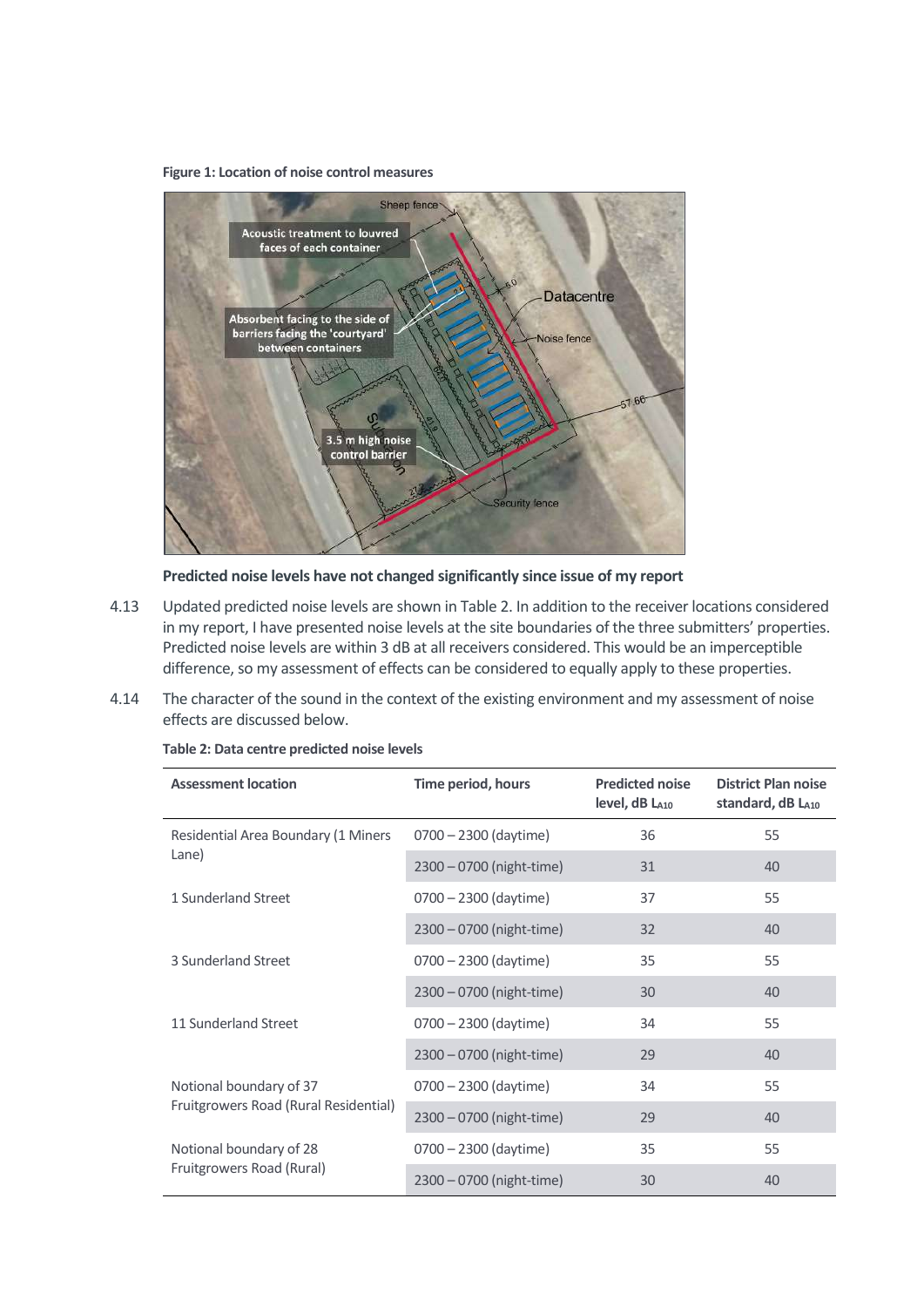- 4.15 Predicted noise levels are significantly lower than the District Plan limits and national and international guideline levels for residential amenity.
- 4.16 Guideline values such as those provided by the World Health Organisation are the exposure levels that represent the onset of the effect for the general population. That is, at these noise levels, critical health effects only begin to appear in a small number of vulnerable or sensitive groups. On this basis I would not expect adverse effects to arise based on the absolute level of the noise.

### **Existing acoustic environment**

- 4.17 As well as the absolute level of noise, the likelihood of adverse effects from a particular source can depend on whether the noise exceeds the level of ambient noise and the presence of special audible characteristics such as tonality.
- 4.18 In the daytime, I consider that ambient noise levels from sources including traffic on State Highway 8 and local roads will mask noise from the data centre so that it will generally be inaudible. Daytime noise effects will therefore be negligible.
- 4.19 My colleague Rob Hay $^1$  carried out night-time noise surveys to determine the existing ambient environment in the vicinity of the nearest noise-sensitive receivers to the site. He selected a night with still wind conditions and measured noise levels after 2300 hours, when there were few vehicles on nearby roads. I consider that the measured noise levels are representative of the lower end of the typical night-time noise level range at the relevant locations.
- 4.20 Noise levels measured on one night cannot capture the full range of ambient conditions that occur in Clyde, but by comparing predicted noise levels from the data centre with ambient noise levels on a calm night, my conclusions regarding the potential audibility of the noise are worst-case. When ambient noise levels are higher, noise from the data centre will be less audible and the potential for adverse noise effects will be lower.

| <b>Measurement</b>   |                  | <b>Measured Noise Levels, dB</b> |                  | <b>Noise Sources and Comments</b> |                                                                                                      |  |
|----------------------|------------------|----------------------------------|------------------|-----------------------------------|------------------------------------------------------------------------------------------------------|--|
| Location             | La <sub>10</sub> | $L_{Aea}$                        | L <sub>490</sub> | LAmax                             |                                                                                                      |  |
| 28 Fruitgrowers Road | 40               | 39                               | 32               | 61                                | Broadband background sound<br>including distant road traffic.<br>Faint but noticeable 100 Hz<br>tone |  |
| 3 Miners Lane        | 44               | 42                               | 40               | 56                                | Variable water noise from dam<br>with distinct 100 Hz tone                                           |  |
| 1 Sunderland Street  | 47               | 43                               | 36               | 51                                | Very distinct 100 Hz tone.<br>Water noise from dam is<br>dominant over traffic on SH8.               |  |

4.21 Measured ambient noise levels are summarised in Table 3.

#### **Table 3: Summary of Environmental Noise Level Measurements**

4.22 Predicted noise levels from the data centre are lower than the measured ambient levels at all assessment locations. Given the tonal character of the server noise, I consider that noise from the data centre may be just audible at the nearest dwellings on quiet nights with hot weather, but is likely to be inaudible at other times.

 $1$  Rob Hay is an Associate at Marshall Day Acoustics. He has worked as a consultant at Marshall Day for over 15 years and has been involved in many significant building and environmental acoustics projects throughout New Zealand.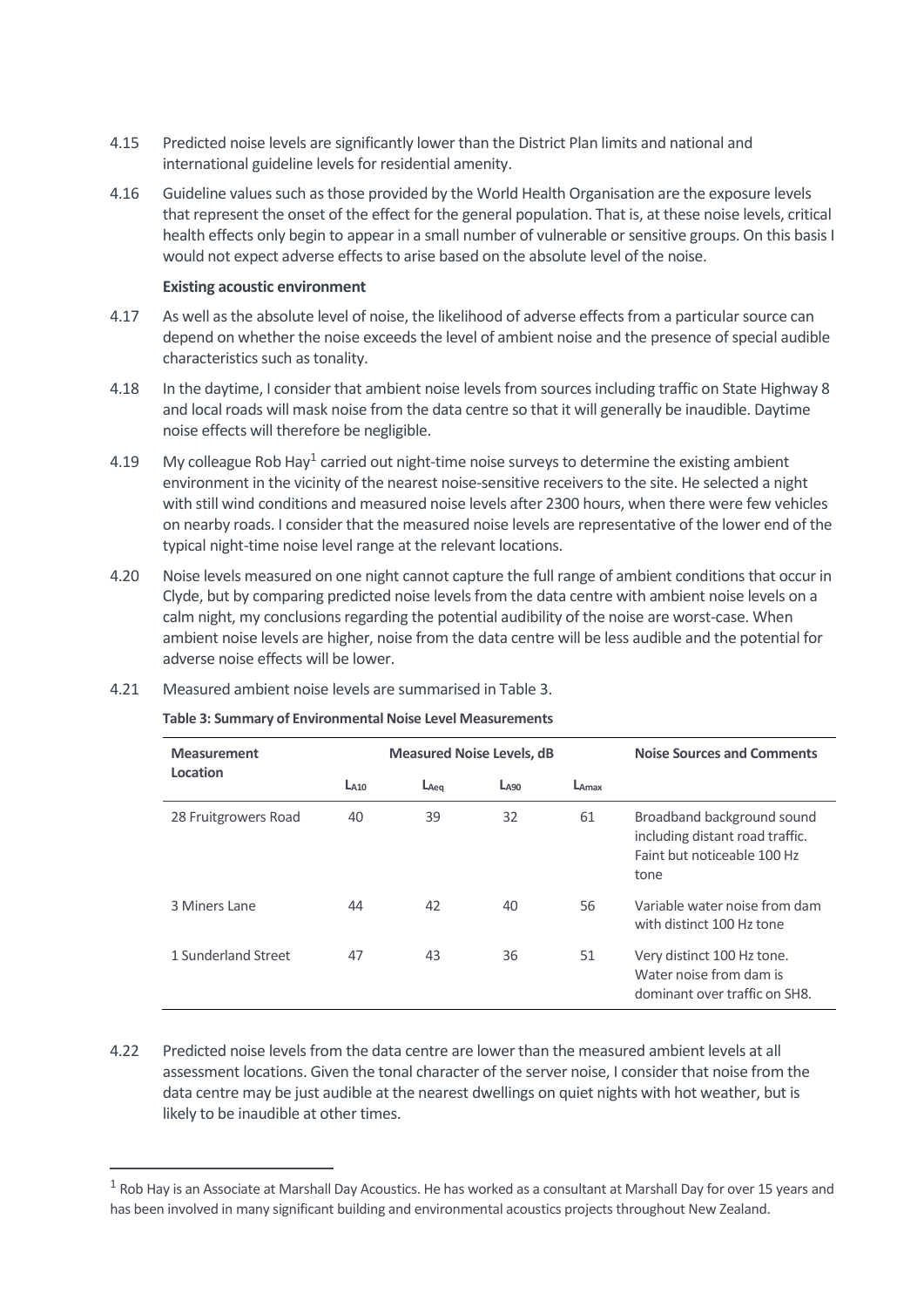4.23 I consider that the tonality is unlikely to be sufficiently noticeable to attract a Special Audible Character (SAC) correction according to NZS 6802:1991. However, I note that the District Plan noise standards would still be achieved if an SAC correction were applied.

## **Updated response to Section 92 request**

- 4.24 Following the submission of my report, Central Otago District Council requested further information regarding cumulative noise effects of the proposal.
- 4.25 The calculated cumulative noise level, including existing sources and predicted worst-case noise levels from the data centre, is less than 1 dB higher than the existing ambient noise level at all receivers.
- 4.26 A change in sound level of 1 dB is imperceptible.

## **Changes to Lake Parime's proposed equipment and louvre treatments may be acceptable**

- 4.27 I consider that alterations to Lake Parime's proposed servers and louvre treatments would be acceptable provided that the District Plan noise limits are still achieved.
- 4.28 In my opinion, the District Plan noise limits are appropriate to protect residential amenity in the context of the existing environment for the following reasons:
	- 1. The District Plan night-time noise limits are at the lower end of national and international guidelines for protection of residential amenity. Night-time noise is likely to be the controlling factor for compliance based on noise data provided by Lake Parime to date.
	- 2. Noise levels achieving the District Plan night-time noise limits will not significantly exceed the ambient noise levels at any location.
	- 3. As per NZS 6802:1991 and Rule 12.7.4(i) of the District Plan, a 5 dB SAC correction would apply to distinctly tonal noise, which would result in a more stringent noise limit for sound that is distinctive against the ambient environment.
	- 4. The greatest possible increase to cumulative noise levels would occur if no SAC correction were applied and specific noise levels from the data centre equalled the permitted level of 40 dB  $L_{A10}$ . In this case, cumulative noise levels would increase by less than 3 dB, which would generally be imperceptible.

## **Assessment of noise effects**

- 4.29 I conclude that noise effects from the development will be acceptable provided that the District Plan permitted noise limits are achieved.
- 4.30 If changes are made to the proposed server types, or if the proposed acoustic treatments to the container louvres do not meet the minimum insertion loss values in [Table 1,](#page-3-0) I recommend that the proposals are reviewed by a suitably qualified acoustician to ensure that the District Plan noise limits will be achieved.

# **5.0 COMMENTS ON SUBMISSIONS**

- 5.1 I have reviewed comments related to noise from the three submitters.
- 5.2 I have covered general concerns about expected noise levels above, and I would like to reiterate that noise can only cause adverse physical health effects at levels substantially greater than the District Plan permitted levels.
- 5.3 Annoyance and sleep disturbance due to noise varies significantly between individuals, but at the predicted levels in this case, international research finds that adverse health effects would not occur even in sensitive individuals.
- 5.4 Specific comments from submitters that I have not already addressed are covered below.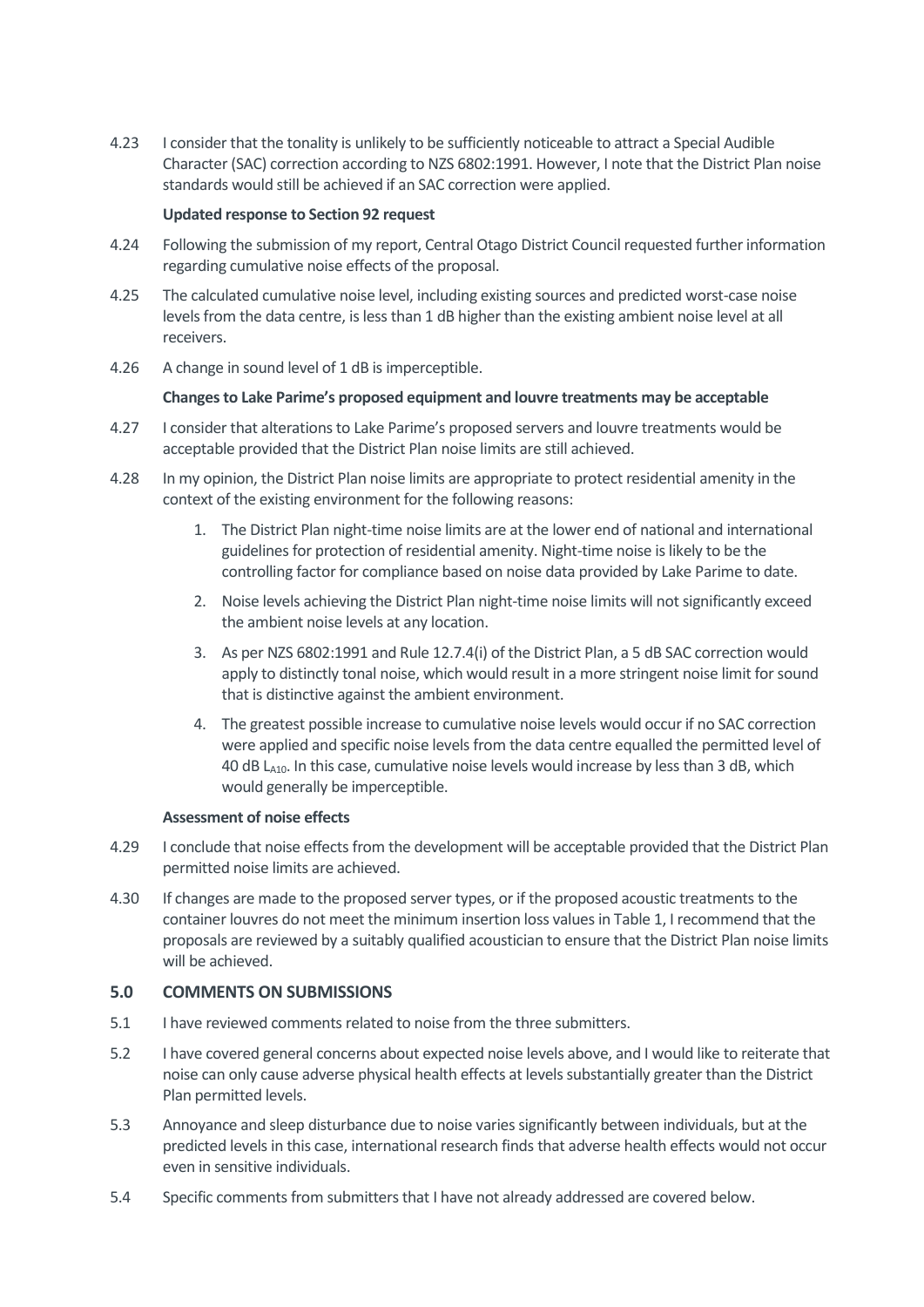#### **Claire and Lawrence Wilkes**

- 5.5 The submitters note a technical non-compliance with District Plan Rules 12.7.4(i) and 12.7.4.(ii) that was identified in the AEE accompanying the application. I would like to clarify as follows:
- 5.6 Rule 12.7.4(i) relates to the methodology for measuring and assessing noise levels. The rule specifies that the 1991 versions of New Zealand Standards NZS 6801 and NZS 6802 should be used and clarifies certain provisions of NZS 6802.
- 5.7 The 1991 versions of the standards have been superseded by subsequent versions. The 2008 versions are the most recent and represent current best practice for measuring and assessing noise. The main difference between these versions is the recommended noise descriptor:  $L_{A10}$  is recommended in the 1991 version as opposed to L<sub>Aeq</sub> in the 2008 version. For a time-constant source like the data centre servers,  $L_{Aeq}$  and  $L_{A10}$  are expected to be within 1 dB, so in this case there is no material difference between the two standards.
- 5.8 I have used the 1991 version of the standards to assess noise levels against the District Plan limits as specified in Rule 12.7.4(i) to arrive at my conclusions set out above. Compliance measurements of noise from the data centre would be carried out in accordance with the 2008 standards if consent conditions refer to this updated guidance, or otherwise in accordance with the 1991 standards as per the District Plan.
- 5.9 My colleague Mr Hay followed up to date guidance in NZS 6801:2008 when measuring existing ambient noise levels, but the measurements were also in accordance with the 1991 standard. Both the  $L_{A10}$  and  $L_{Aeq}$  noise levels were recorded for completeness.
- 5.10 Further, Chapter 15 of the November 2019 National Planning Standards requires that district plans adopt the 2008 versions of NZS 6801 and 6802. Any plan rules must also adopt noise assessment methodology using the L<sub>Aeq</sub> rating level and Lmax, provided that the noise to be assessed falls within the scope of NZS 6802:2008.
- 5.11 My report permits assessment of noise effects under both old and new frameworks.
- 5.12 The Section 42A report determines that Rule 12.7.4(ii) Construction Noise ¬ is not applicable. I have not reviewed the proposed construction methodologies or predicted construction noise levels. However, based on the distance from the site to the nearest dwellings, I expect that the limits in the rule would be readily achieved if construction takes place during normal hours of 0730 to 1800 Monday to Saturday.

## **Nicholas Johnston and Bridget Haven Lloyd-Johnston**

- 5.13 The submitters request a noise level limit of 50 dB L<sub>Aeq</sub> Monday to Saturday 0700 to 2100 hours and Sunday 0900 to 1800 hours, with a limit of 40 dB LAeq at all other times.
- 5.14 These limits are 5 dB more restrictive than the District Plan limits during the daytime. They also apply a 40 dB L<sub>Aeg</sub> limit from the earlier times of 2100 hours Monday to Saturday and 1800 hours on Sunday, compared with the 2200 hours start time in the District Plan.
- 5.15 Whilst I predict that these limits will be achieved, I consider that the more stringent limits are not necessary to protect residential amenity. I also note that modern district plans do not set differing noise levels during weekends as opposed to weekdays.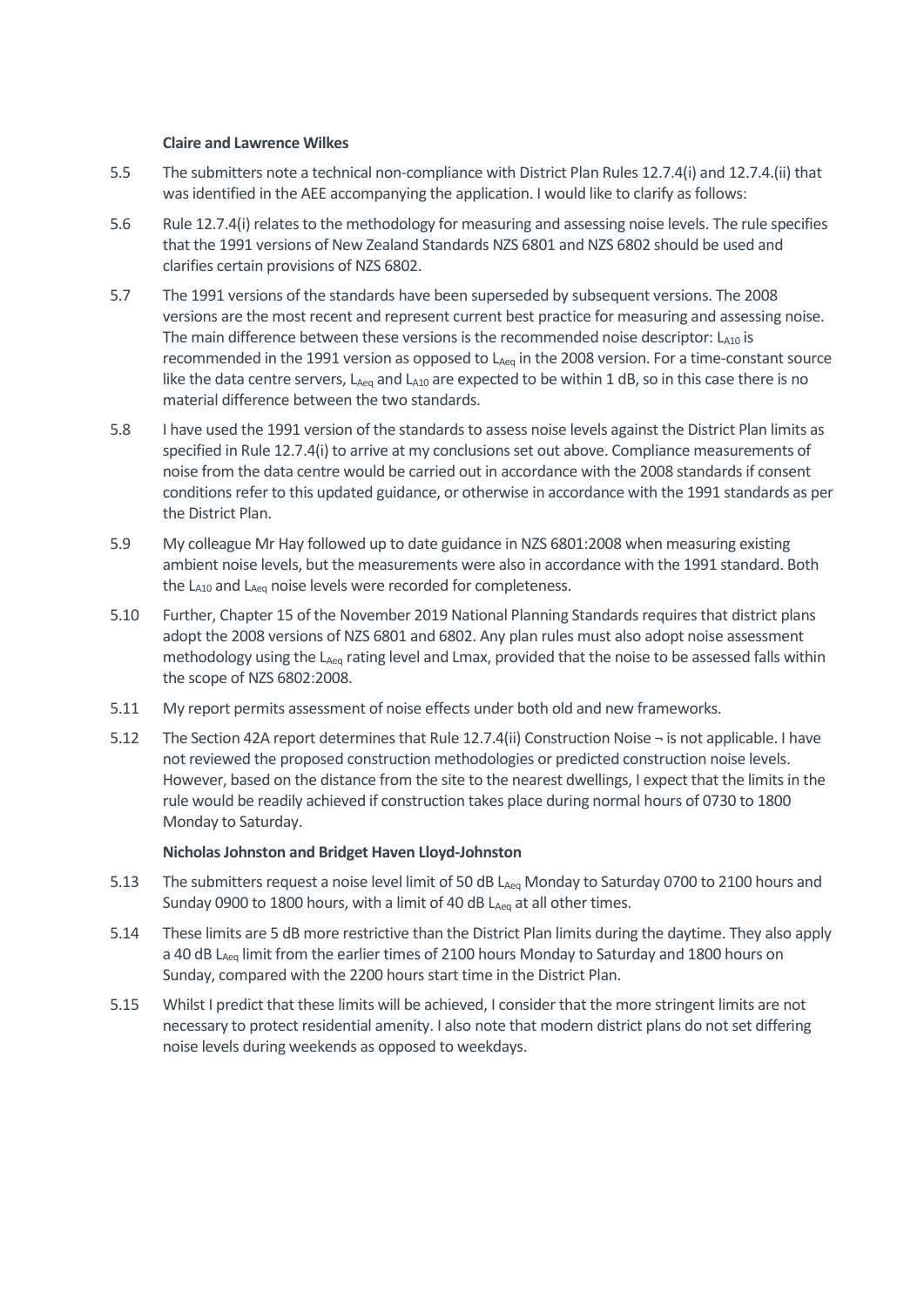#### **Wendy and John Muir**

- 5.16 The submitters express concern that the topography of the area and prevailing winds will result in higher noise levels from the data centre.
- 5.17 I calculated noise levels from the data centre using SoundPlan v8.2 noise modelling software, which uses local terrain data to create a 3D map of the local area. The calculations are conservative as they assume that the wind is blowing from each noise source towards all sensitive receivers at the same time. This means that the predicted levels account for times when the wind is blowing from the data centre towards the township, and that noise levels will be lower than predicted when the wind blows in other directions.
- 5.18 Given the topography of the local area, at times when ambient noise levels are low, echoes may be audible from discrete sound events. Noise from the proposed data centre will not create a distinct echo because the noise will be continuous and will generally be well masked by other noise sources.
- 5.19 The submitters also refer to the experience of residents near American data centres. It would not be appropriate to draw comparisons based on anecdotal evidence, but I note that American regulations in some areas may permit higher noise levels in residential areas than the Central Otago District Plan. The scale of data centres and the type of ventilation and cooling system used can also significantly influence the level and character of the noise generated.

## **6.0 SECTION 42A REPORT AND CONDITIONS**

- 6.1 I have reviewed the section of the report relating to noise and broadly concur with the conclusions. Concerns raised regarding noise survey duration and cumulative noise effects during noisier ambient conditions are discussed above.
- 6.2 The proposed conditions of consent relating to noise recommend that noise monitoring is carried out and that the noise mitigation measures in our report are installed. I support the intention of these conditions but have the following comments:
- 6.3 I recommend an additional condition that sets noise limits for the development in terms of the latest versions of the relevant standards, in line with current best practice guidance and the 2019 National Planning Standards, such as:

*Condition X.* 

*Noise from the operation of the datacentre shall comply with the following noise limits when measured in accordance with NZS 6801:2008 "Acoustics – Measurement of environmental sound" and assessed in accordance with NZS 6802:2008 "Acoustics – Environmental noise". The limits shall apply at any point within the notional boundary of any dwelling or within any Residential Resource Area:*

*On any day 0700 to 2200 hours 55 dB LAeq*

*2200 to 0700 hours 40 dB LAeq and 70 dB LAFmax*